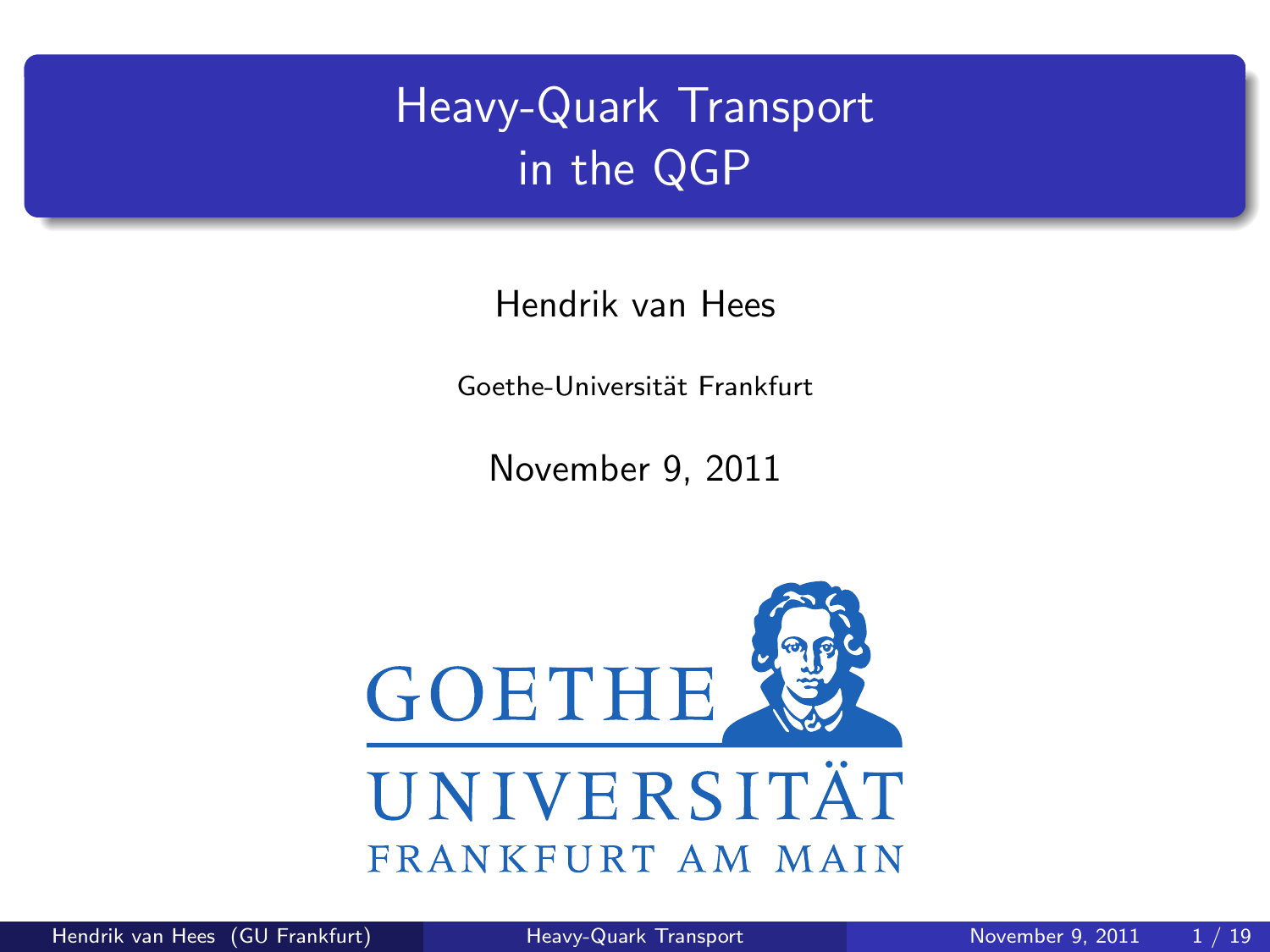- Fast equilibration of hot and dense matter in heavy-ion collisions: collective flow (nearly ideal hydrodynamics)  $\Rightarrow$  sQGP
- Heavy quarks as calibrated probe of QGP properties
	- produced in early hard collisions: well-defined initial conditions
	- not fully equilibrated due to large masses
	- heavy-quark diffusion  $\Rightarrow$  probes for QGP-transport properties
- **•** Langevin simulation
- drag and diffusion coefficients
	- $\bullet$  T-matrix approach with static lattice-QCD heavy-quark potentials
	- resonance formation close to  $T_c$
	- mechanism for non-perturbative strong interactions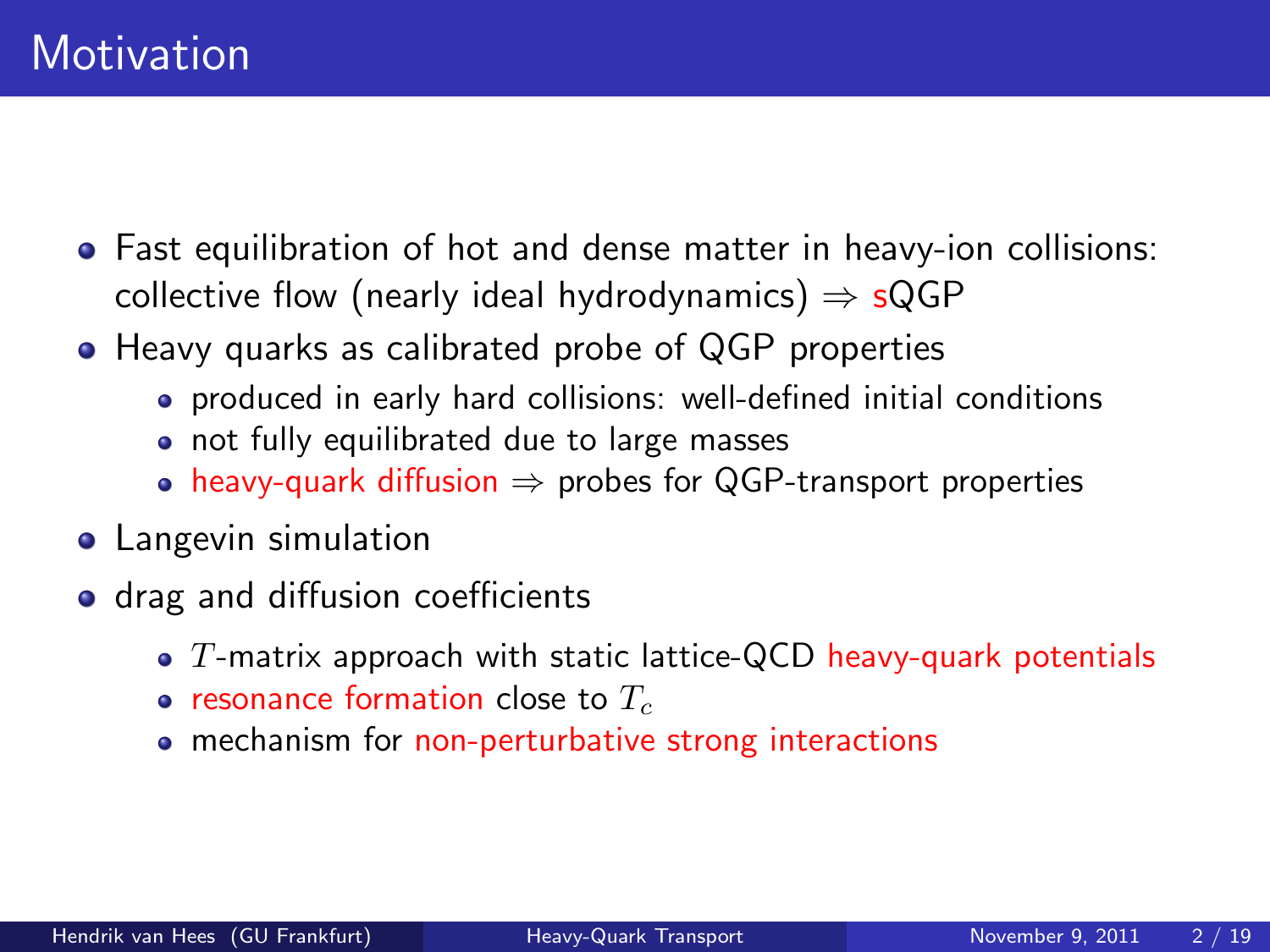## Heavy Quarks in Heavy-Ion collisions



hard production of HQs described by PDF's  $+$  pQCD (PYTHIA)

# $c,b$  quark



HQ rescattering in QGP: Langevin simulation drag and diffusion coefficients from microscopic model for HQ interactions in the sQGP



Hadronization to  $D,B$  mesons via quark coalescence  $+$  fragmentation



 $e^\pm$  "non-photonic" electron observables semileptonic decay ⇒  $R_{AA}^{\mathrm{e^+e^-}}(p_T),\ v_{2}^{e^+e^-}(p_T)$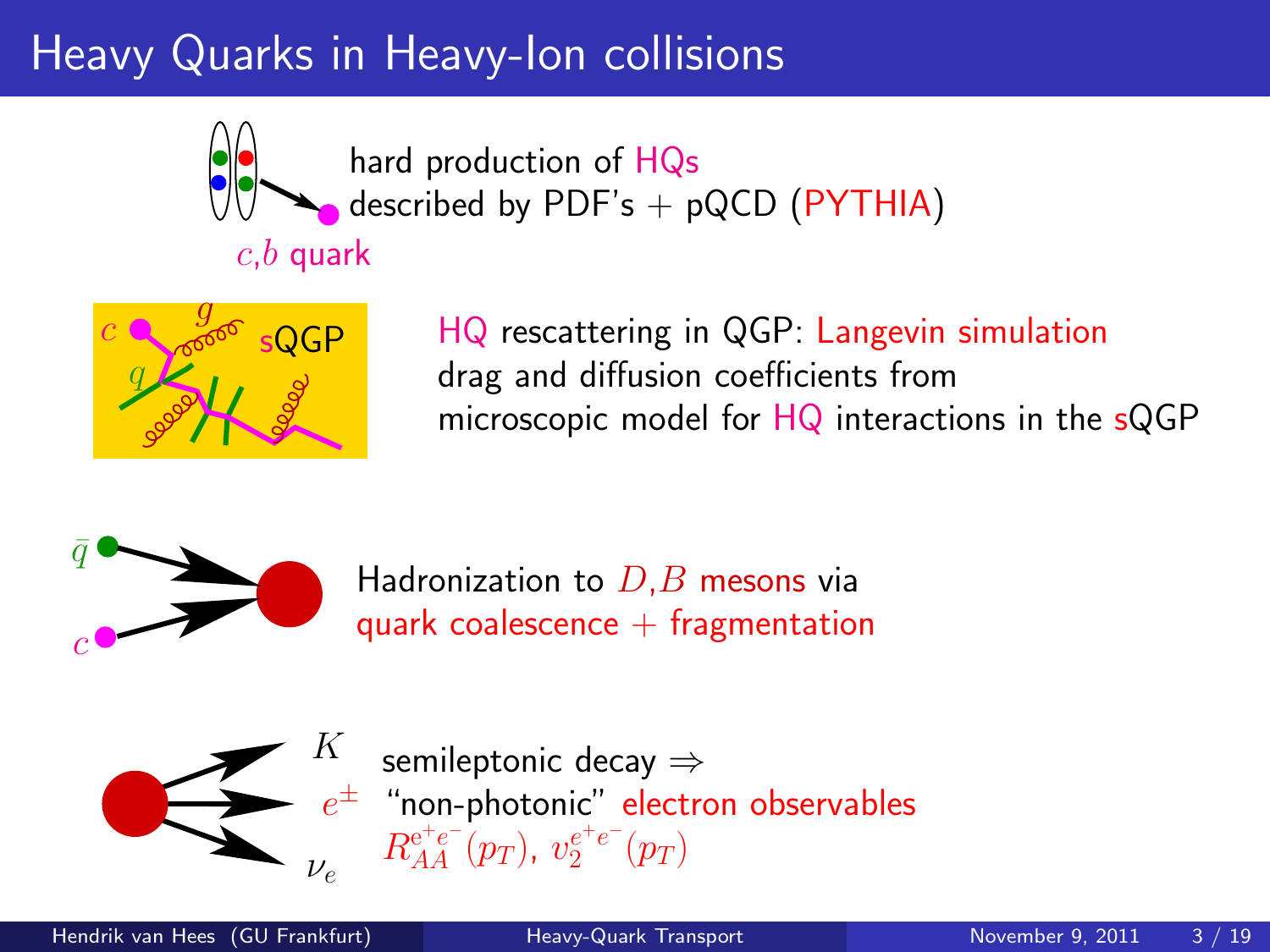- Langevin process: friction force  $+$  Gaussian random force
- in the (local) rest frame of the heat bath

$$
\begin{aligned} \mathbf{d}\vec{x} &= \frac{\vec{p}}{E_p} \mathbf{d}t, \\ \mathbf{d}\vec{p} &= -A\,\vec{p}\,\mathbf{d}t + \sqrt{2\mathbf{d}t} [\sqrt{B_0}P_\perp + \sqrt{B_1}P_\parallel]\vec{w} \end{aligned}
$$

- $\bullet$   $\vec{w}$ : normal-distributed random variable
- $\bullet$  A: friction (drag) coefficient
- $\bullet$   $B_{0,1}$ : diffusion coefficients
- **•** Einstein dissipation-fluctuation relation  $B_1 = E_p T A$ .
- flow via Lorentz boosts between "heat-bath frame" and "lab frame"
- $\bullet$  A and  $B_0$  from microscopic models for  $qQ$ ,  $qQ$  scattering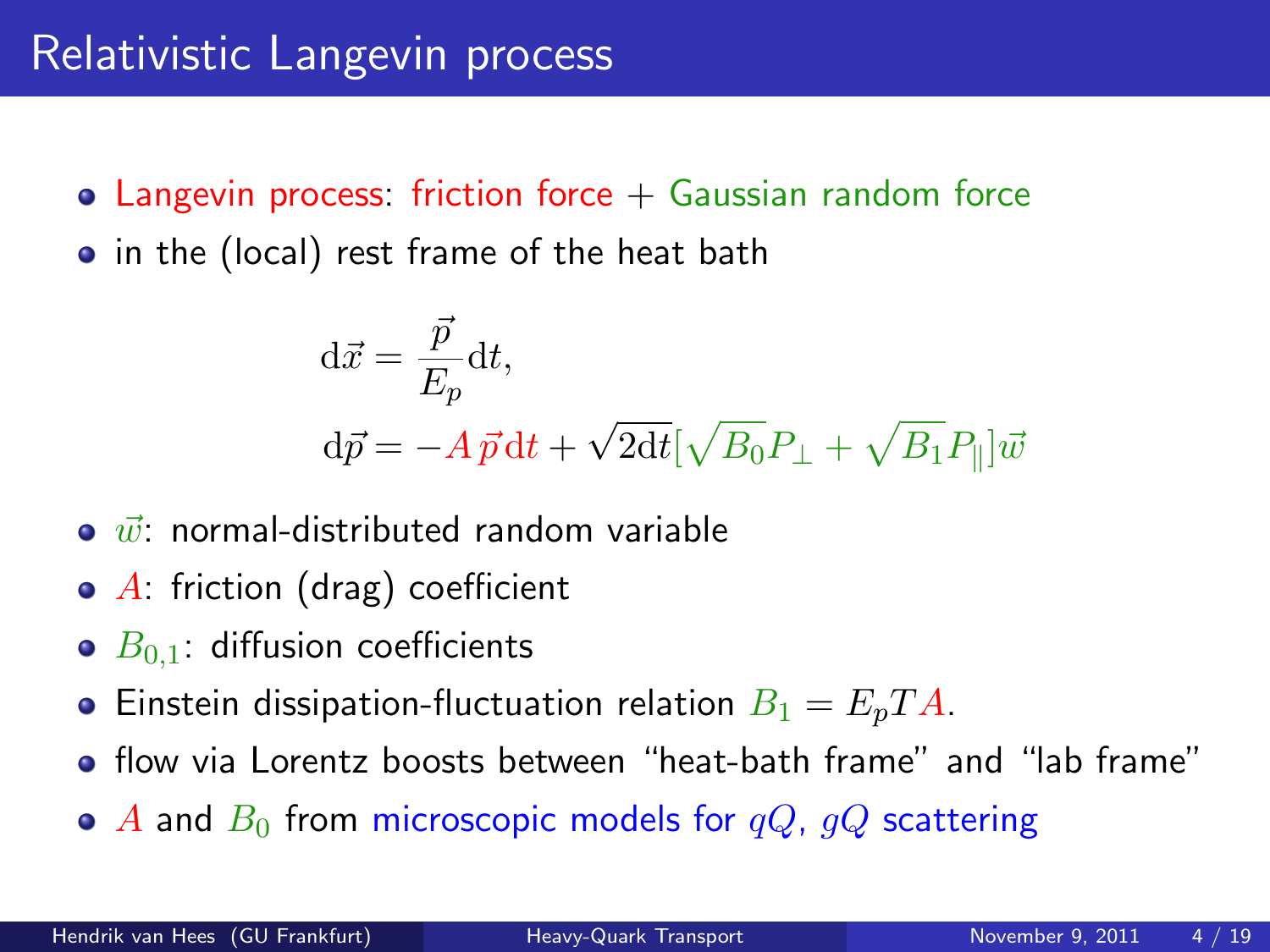## Microscopic model: Static potentials from lattice QCD



• color-singlet free energy from lattice  $\rightarrow$  internal energy

$$
U_1(r,T) = F_1(r,T) - T \frac{\partial F_1(r,T)}{\partial T},
$$
  

$$
V_1(r,T) = U_1(r,T) - U_1(r \to \infty, T)
$$

Casimir scaling of Coulomb part for other color channels; confining part color blind [F. Riek, R. Rapp, Phys. Rev. C <sup>82</sup>, 035201 (2010)].

$$
V_{\bar{3}} = \frac{1}{2}V_1
$$
,  $V_6 = -\frac{1}{4}V_1$ ,  $V_8 = -\frac{1}{8}V_1$ 

Hendrik van Hees (GU Frankfurt) [Heavy-Quark Transport](#page-0-0) November 9, 2011 5/19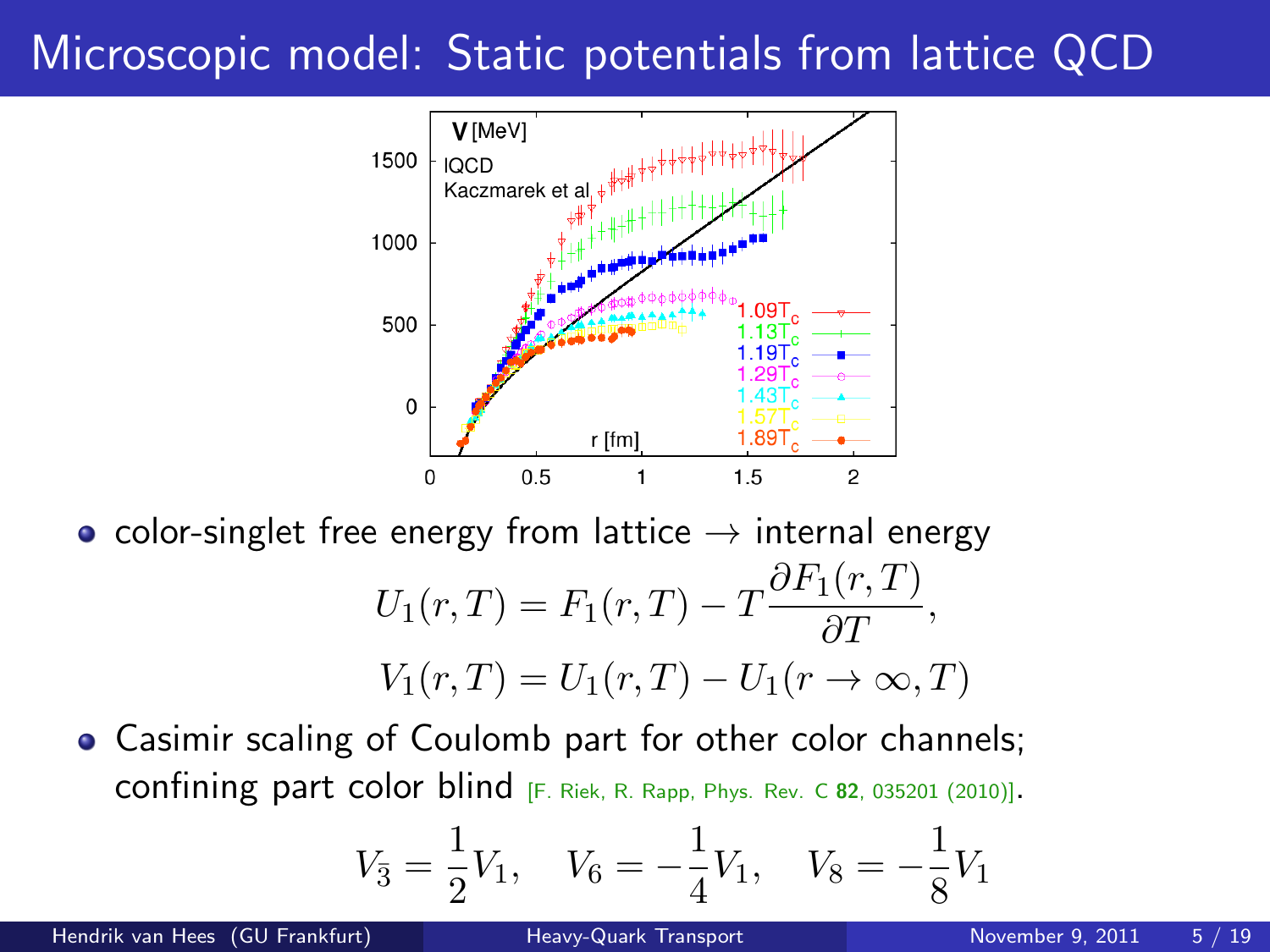## T-matrix

**•** Brueckner many-body approach for elastic  $Qq$ ,  $Q\bar{q}$  scattering



- reduction scheme: 4D Bethe-Salpeter  $\rightarrow$  3D Lipmann-Schwinger
- $\bullet$  S- and P waves
- Relation to invariant matrix elements

$$
\sum |\mathcal{M}(s)|^2 \propto \sum_{q} d_a \left( |T_{a,l=0}(s)|^2 + 3|T_{a,l=1}(s)|^2 \cos \theta_{\rm cm} \right)
$$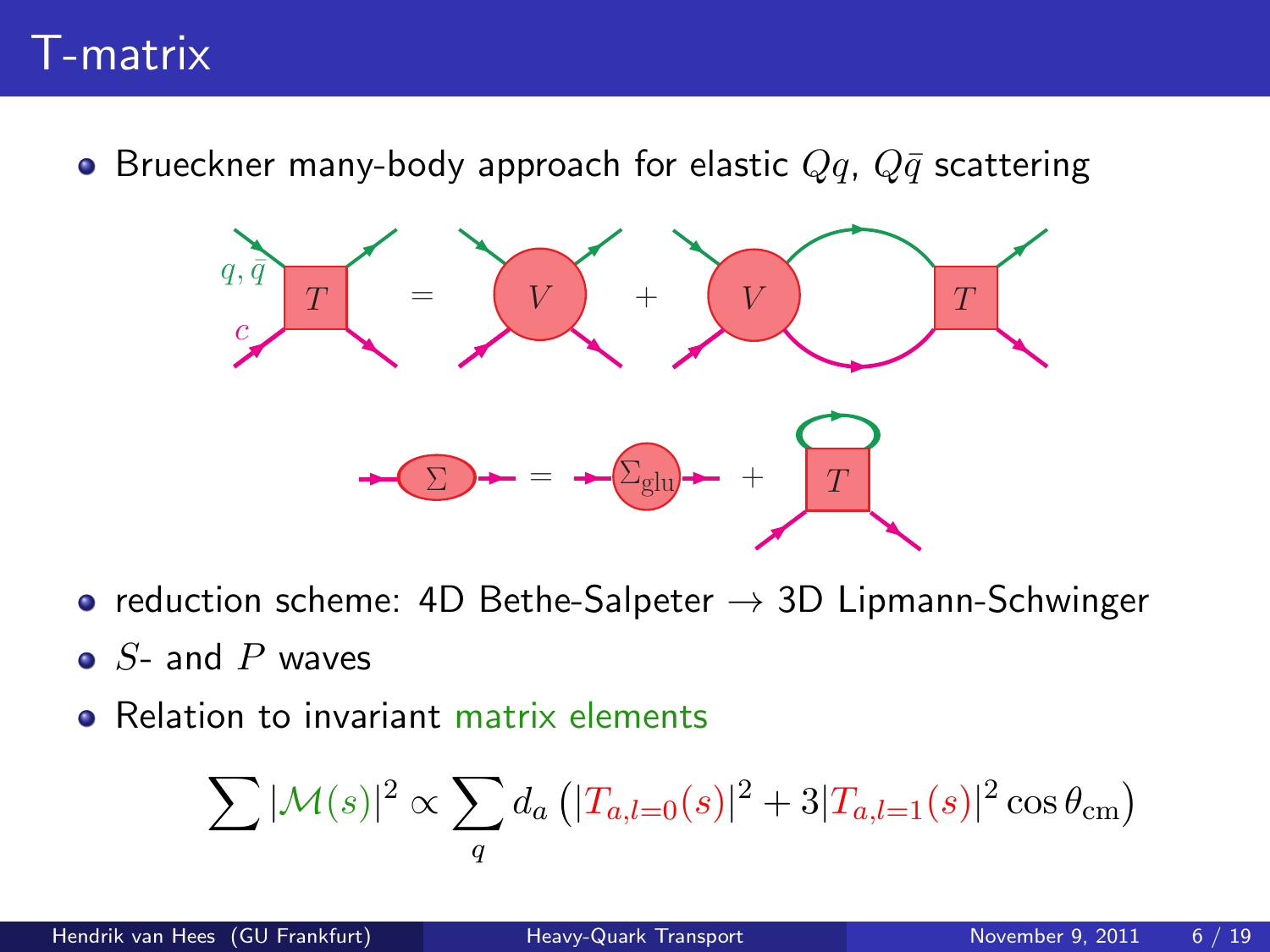

- resonance formation at lower temperatures  $T \simeq T_c$
- $\bullet$  melting of resonances at higher  $T$
- model-independent assessment of elastic  $Qq$ ,  $Q\bar{q}$  scattering!

Hendrik van Hees (GU Frankfurt) [Heavy-Quark Transport](#page-0-0) November 9, 2011 7 / 19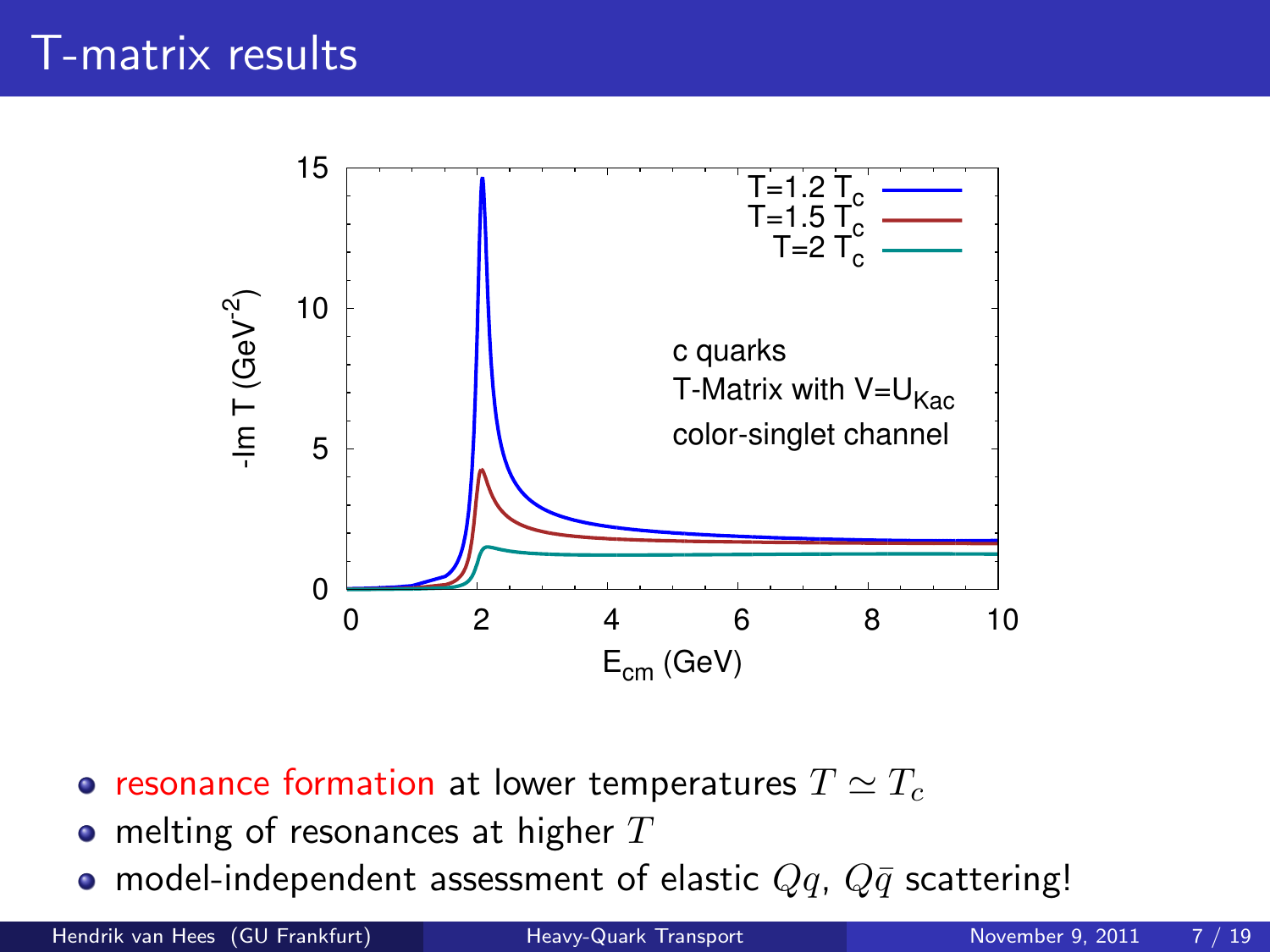#### Transport coefficients



• from non-pert. interactions reach  $A_{\text{non-pert}} \simeq 1/(7 \text{ fm}/c) \simeq 4A_{\text{pQCD}}$ 

 $\bullet$  results for free-energy potential,  $F$  considerably smaller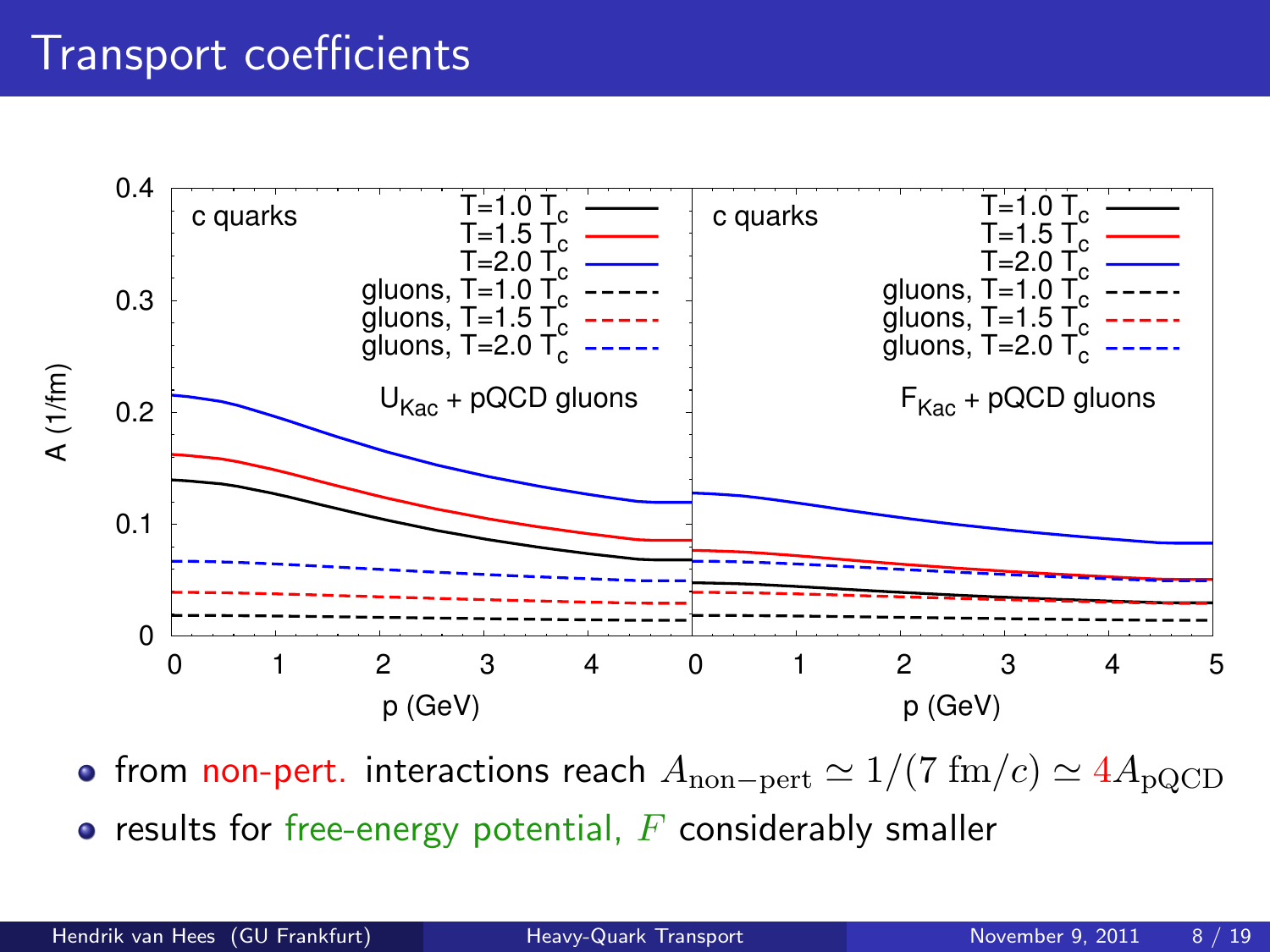## Bulk evolution and initial conditions

- bulk evolution as elliptic thermal fireball
- **isentropic expansion with QGP Equation of State**
- initial  $p_T$ -spectra of charm and bottom quarks
	- $\bullet$  (modified) PYTHIA to describe exp. D meson spectra, assuming  $\delta$ -function fragmentation
	- exp. non-photonic single- $e^\pm$  spectra: Fix bottom/charm ratio

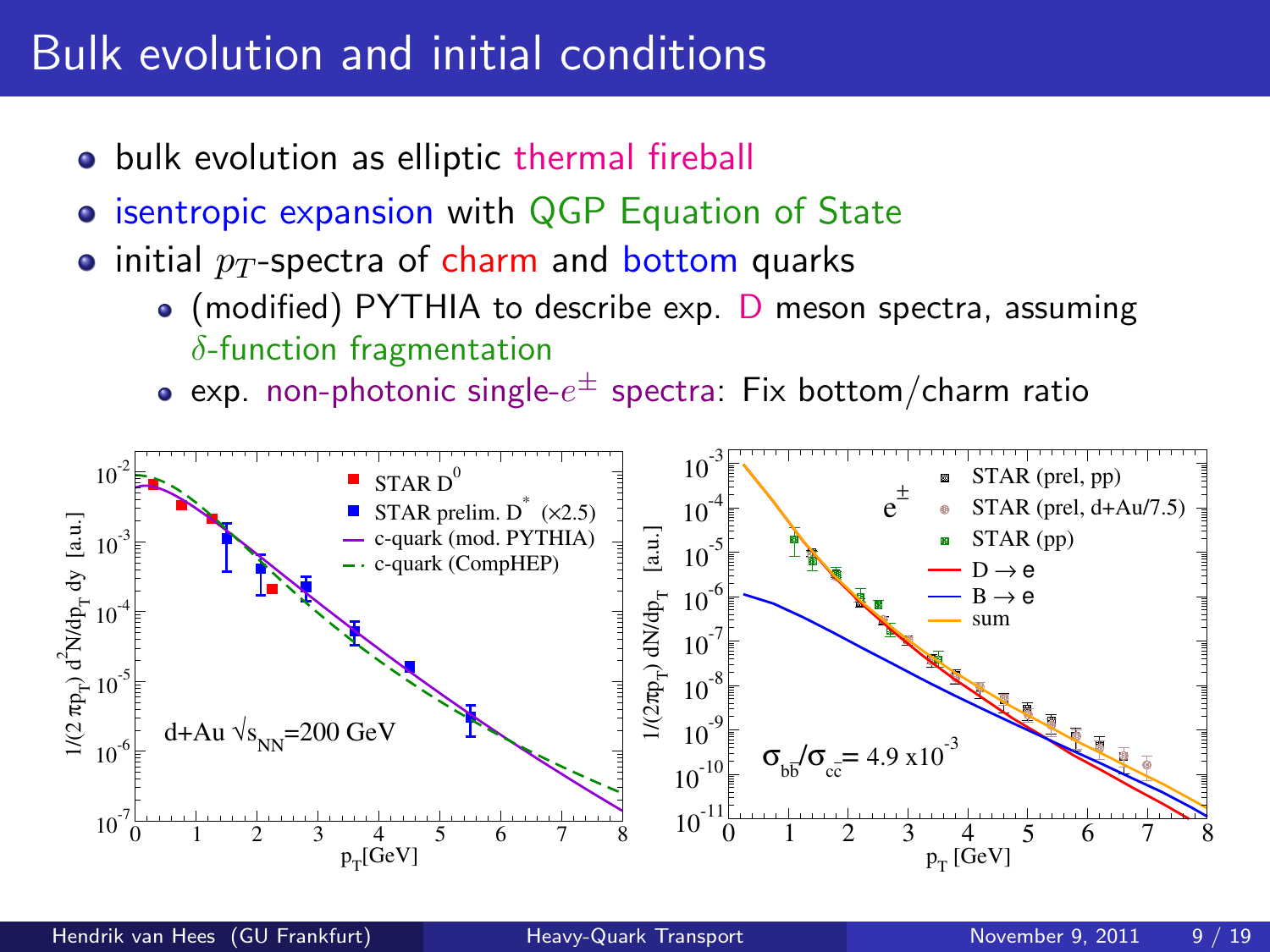#### Spectra and elliptic flow for c-quarks

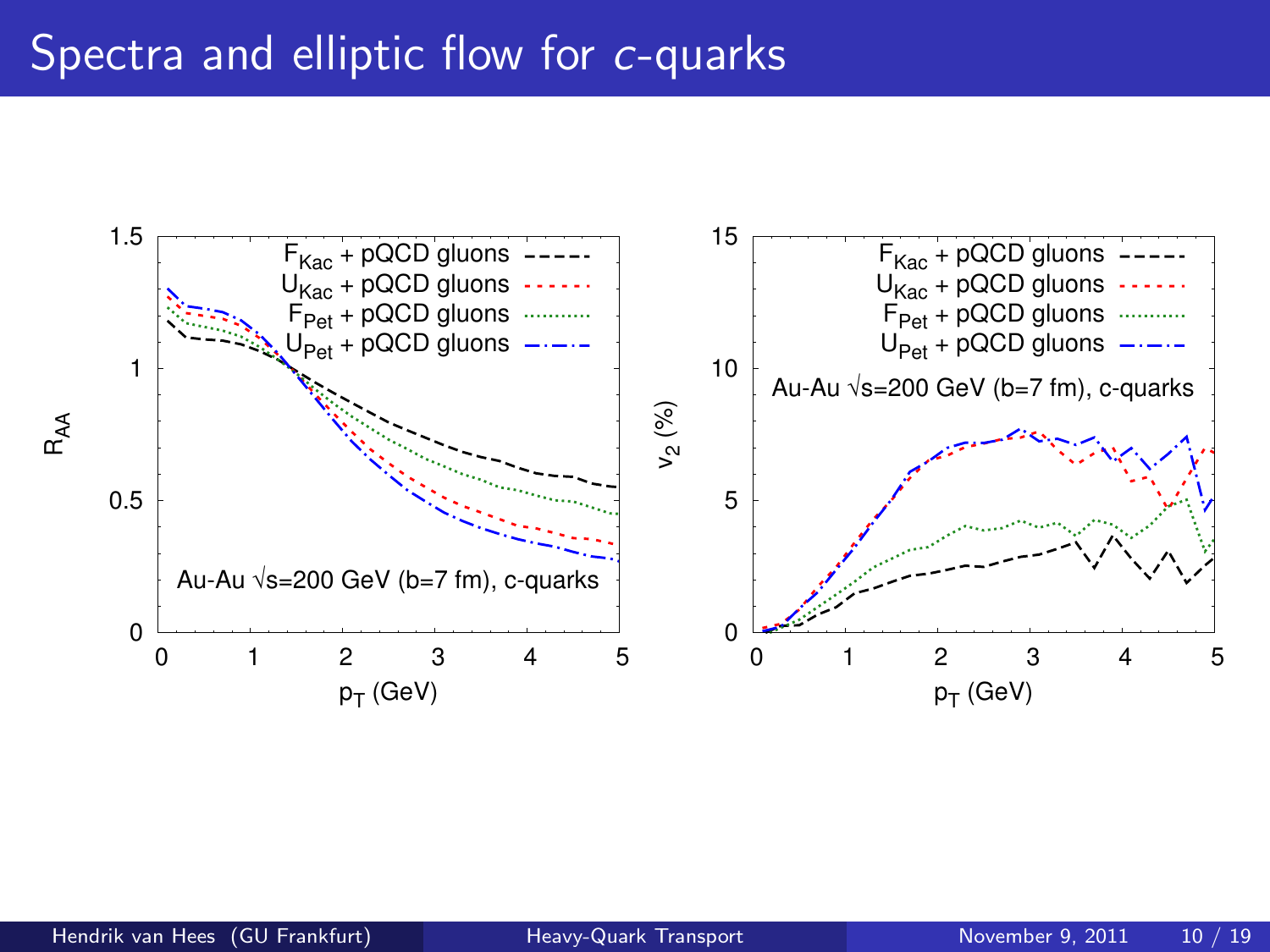#### Spectra and elliptic flow for **b-quarks**

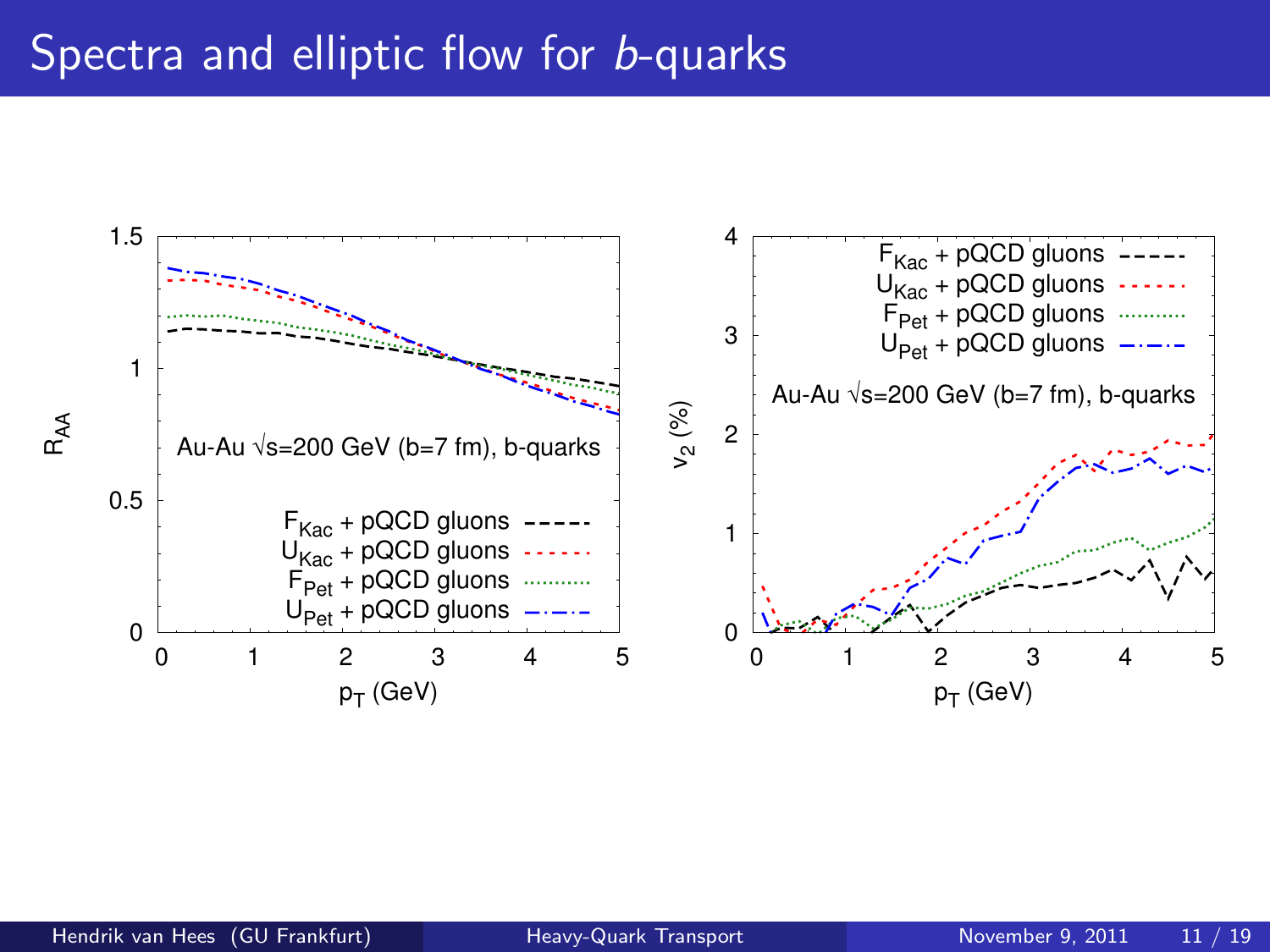#### Implementation in UrQMD

- Langevin simulation easily implemented into any "bulk background"
- UrQMD (hybrid cascade/hydro mode)
	- **a** more realistic fireball evolution
	- **•** possibility to study effects of fluctuations



[T. Lang, J. Steinheimer, HvH, work in progress]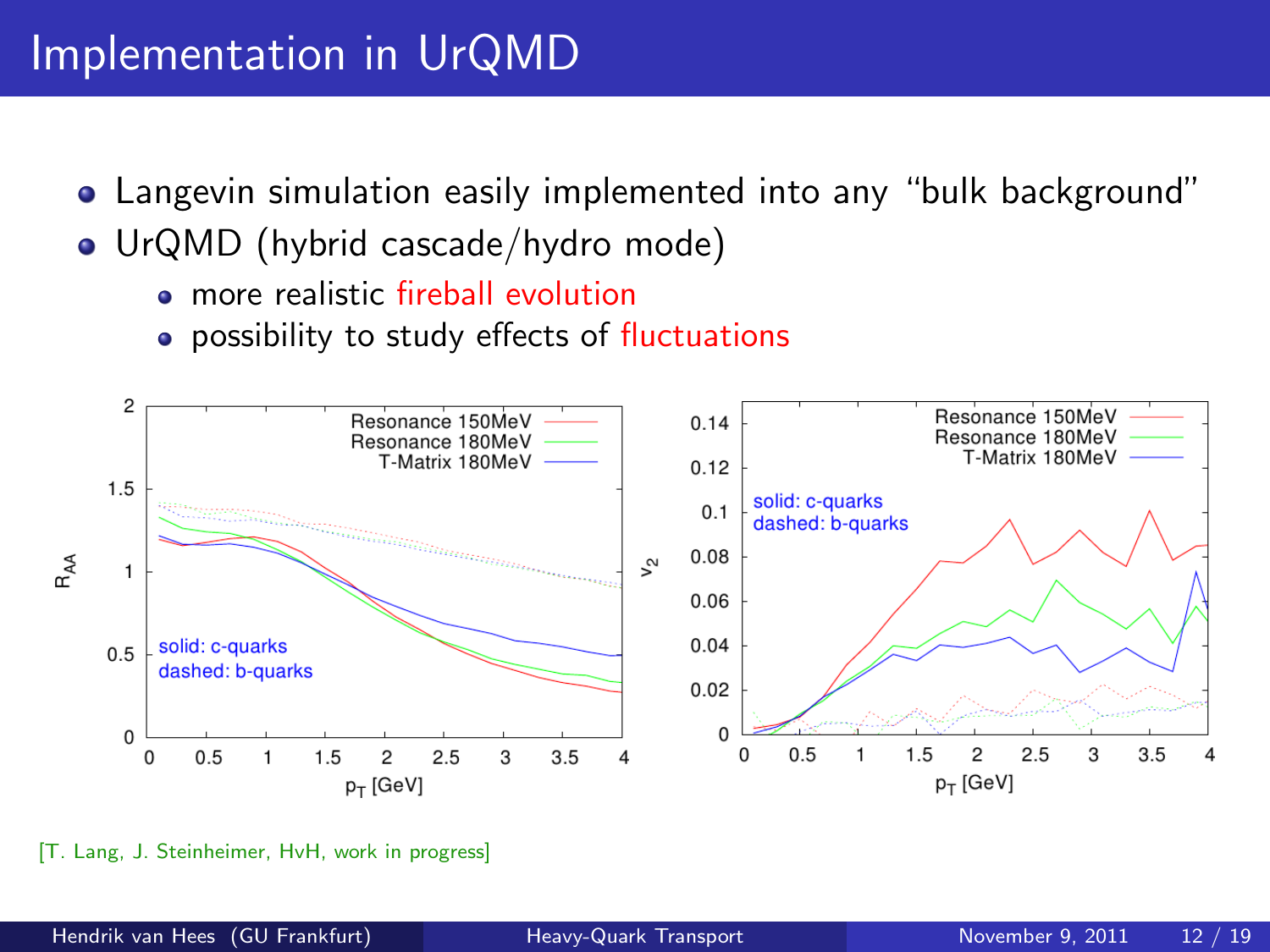## Non-photonic electrons at RHIC

- here: fireball model!
- quark coalescence+fragmentation  $\rightarrow D/B \rightarrow e + X$



- coalescence crucial for description of data
- increases both,  $R_{AA}$  and  $v_2 \Leftrightarrow$  "momentum kick" from light quarks!
- "resonance formation" towards  $T_c \Rightarrow$  coalescence natural

[L. Ravagli, R. Rapp, Phys. Lett. B 655, 126, (2007); L. Ravagli, HvH, R. Rapp, Phys. Rev. C 79, 064902 (2009)]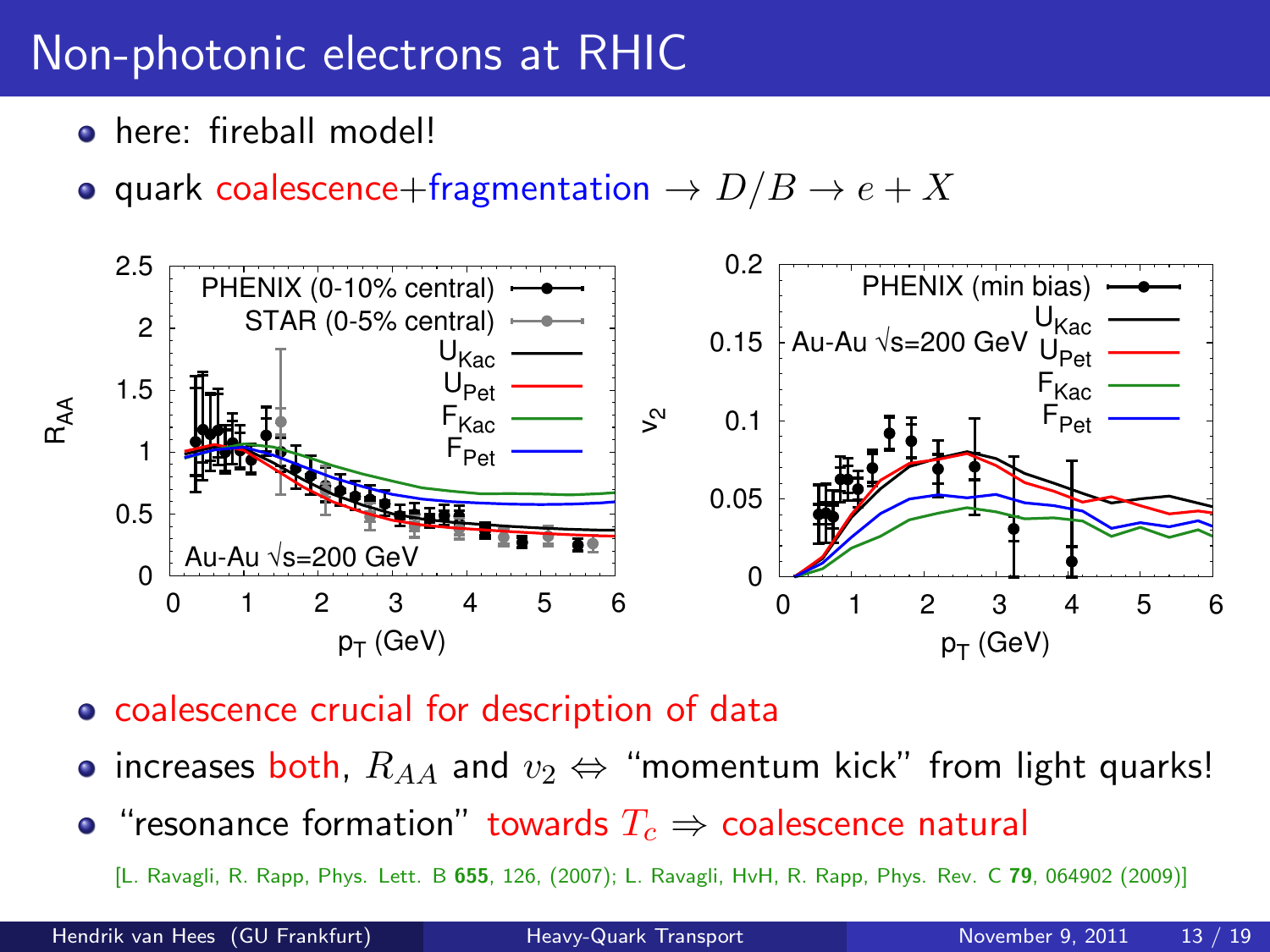#### Resonance-Recombination Model

• transport approach for hadronization by  $q + \bar{q} \leftrightarrows$  meson resonance  $\frac{\partial}{\partial t}f_M(t,p)=-\frac{\Gamma}{\gamma_p}$  $\frac{\Gamma}{\gamma_p} f_M(t,p) + g(p) \Rightarrow f_M^{(\text{eq})}(p) = \frac{\gamma_p}{\Gamma} g(p)$  $g(p) = \int \frac{d^3p_1 d^3p_2}{(2-p)^6}$  $(2\pi)^6$  $\int d^3x f_q(x, p_1) f_{\bar{q}}(x, p_2) \sigma(s) v_{\text{rel}} \delta^{(3)}(p - p_1 - p_2)$  $\sigma(s) = g_{\sigma} \frac{4\pi}{l^2}$  $k_{\mathsf{cm}}^2$  $(\Gamma m)^2$  $(s-m^2)^2 + (\Gamma m)^2$  $10^{-5}$   $\frac{1}{0}$  $10^{-4}$  $10^{-3}$  $10^{-2}$  $10^{-1}$  $10^{0}$  $10<sup>1</sup>$  0 1 2 3 4 5  $\sum_{i=1}^{n}$  $\frac{3}{p}$  (GeV $^{-2}$ )  $p_T$  (GeV) T=180 MeV,  $β_0=0.55$ resonance recombination blast wave

[L. Ravagli, R. Rapp, Phys. Lett. B 655, 126, (2007); L. Ravagli, HvH, R. Rapp, Phys. Rev. C 79, 064902 (2009)]

Hendrik van Hees (GU Frankfurt) [Heavy-Quark Transport](#page-0-0) November 9, 2011 14 / 19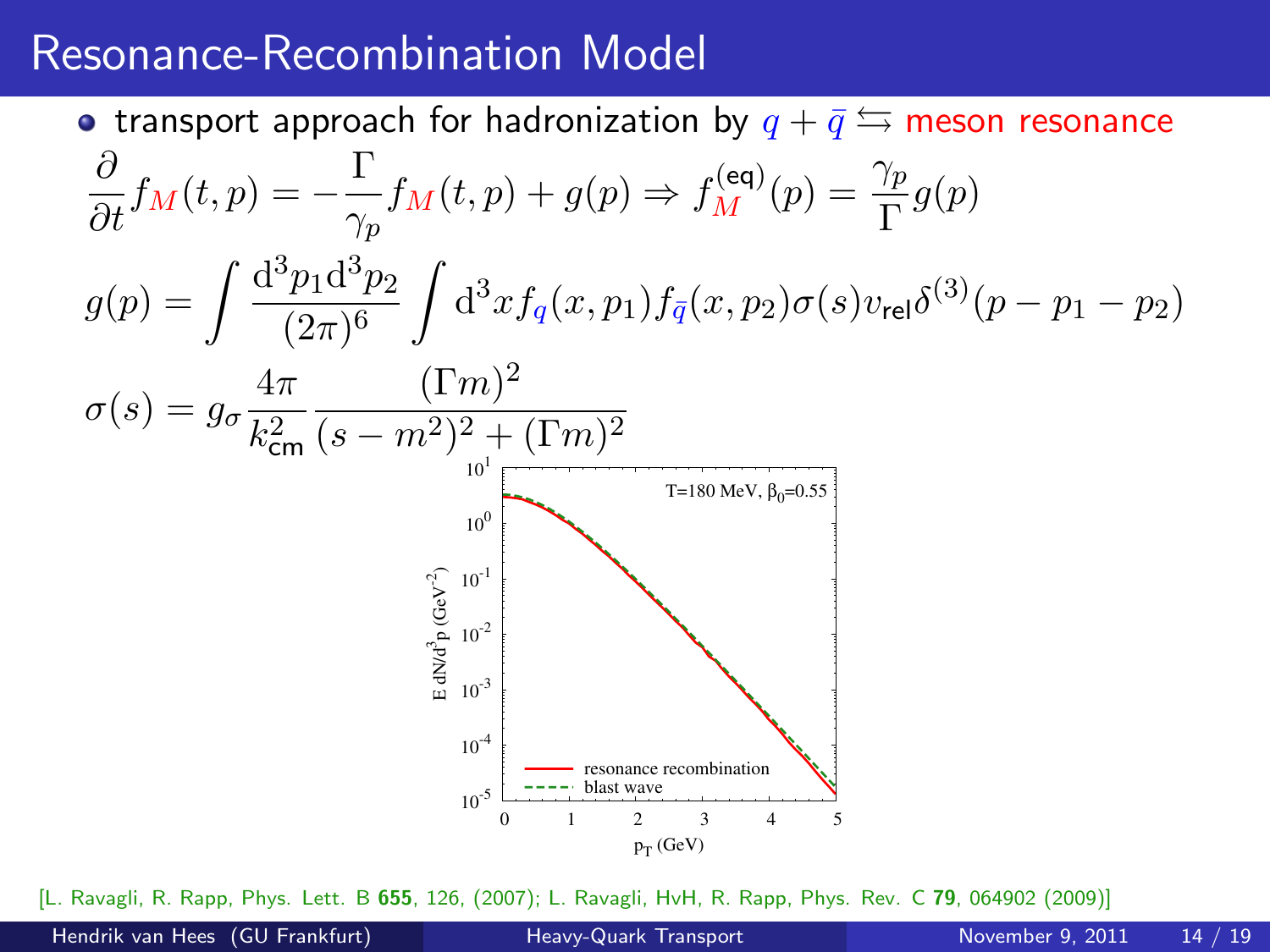## Constituent-quark number scaling  $(p_T)$

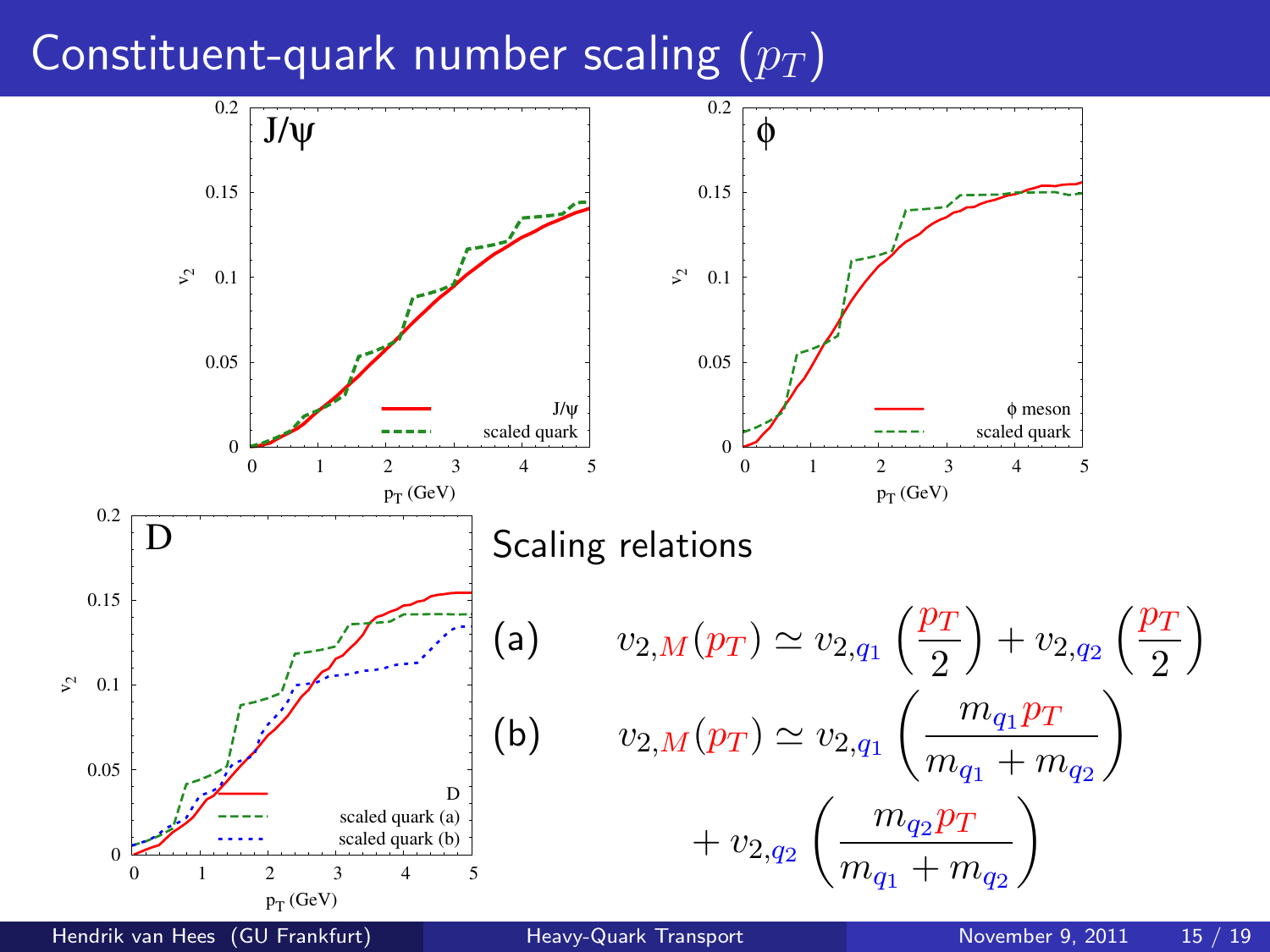## $KE_T$  scaling of quarks

usual coalescence models: factorization ansatz

$$
f_q(p, x, \varphi) = f_q(p, x)[1 + 2v_2^q(p_T)\cos(2\varphi)]
$$

• CQNS usually not robust with more realistic parametrizations of  $v_2$ 

 $\bullet$  here: q input from relativistic Fokker-Planck-Langevin simulation

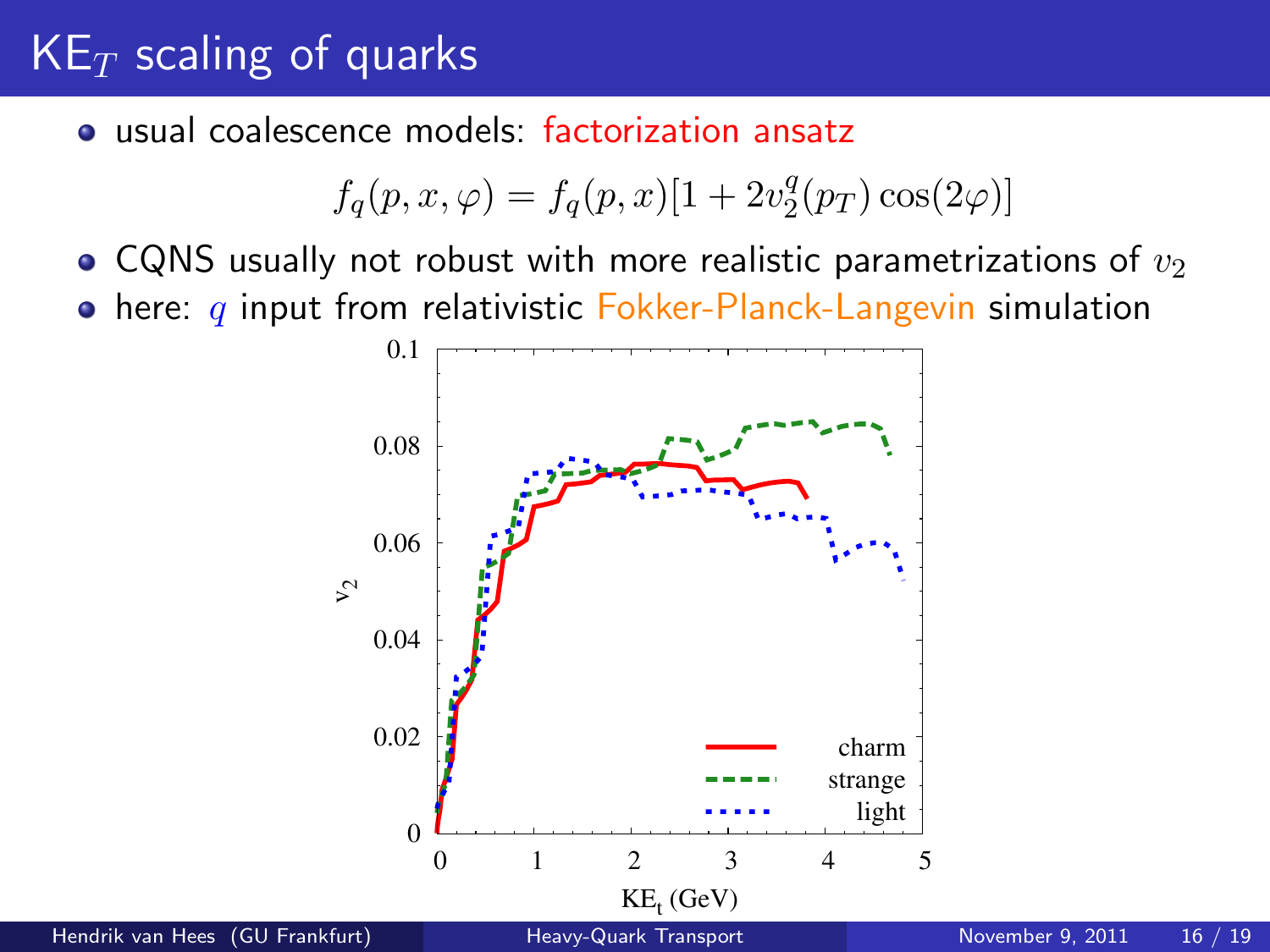## Constituent-quark number scaling  $(KE_T)$

usual coalescence models: factorization ansatz

$$
f_q(p, x, \varphi) = f_q(p, x)[1 + 2v_2^q(p_T)\cos(2\varphi)]
$$

• CQNS usually not robust with more realistic parametrizations of  $v_2$  $\bullet$  here:  $q$  input from relativistic Fokker-Planck-Langevin simulation

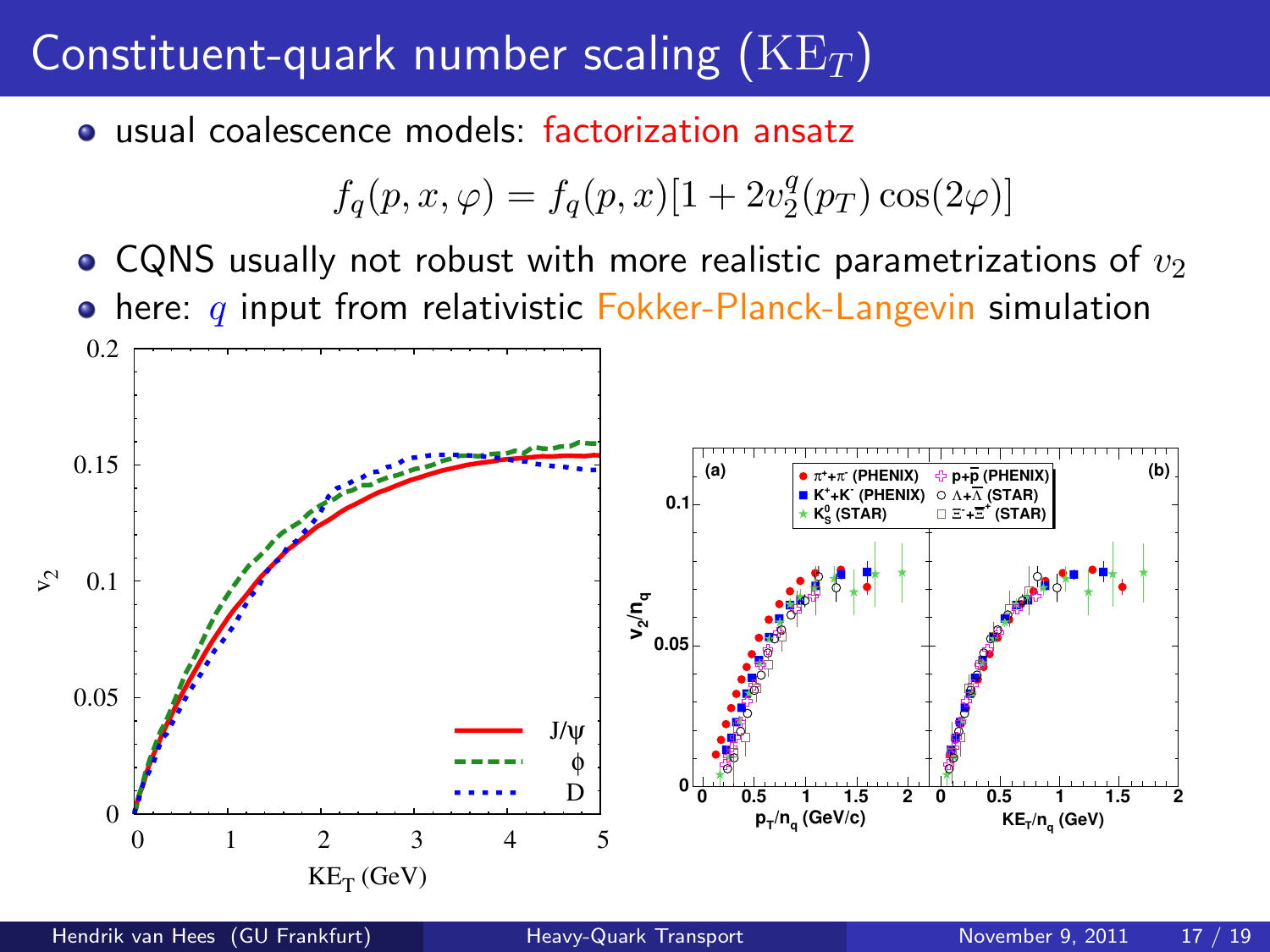#### Meson spectra

- $\bullet$   $q$ - $\bar{q}$  input: Fokker-Planck-Langevin
- **meson output: resonance-recombination model**



Data from [A. Adare et al. (PHENIX) PRL <sup>98</sup>, 232301 (2007); S. S. Adler et al. (PHENIX) PRC <sup>72</sup>, 014903 (2005); J. Adams et al. (STAR) PLB 612, 181 (2005) B. I. Abelev et al. (STAR) PRL 99, 112301 (2007)]

Hendrik van Hees (GU Frankfurt) [Heavy-Quark Transport](#page-0-0) November 9, 2011 18 / 19